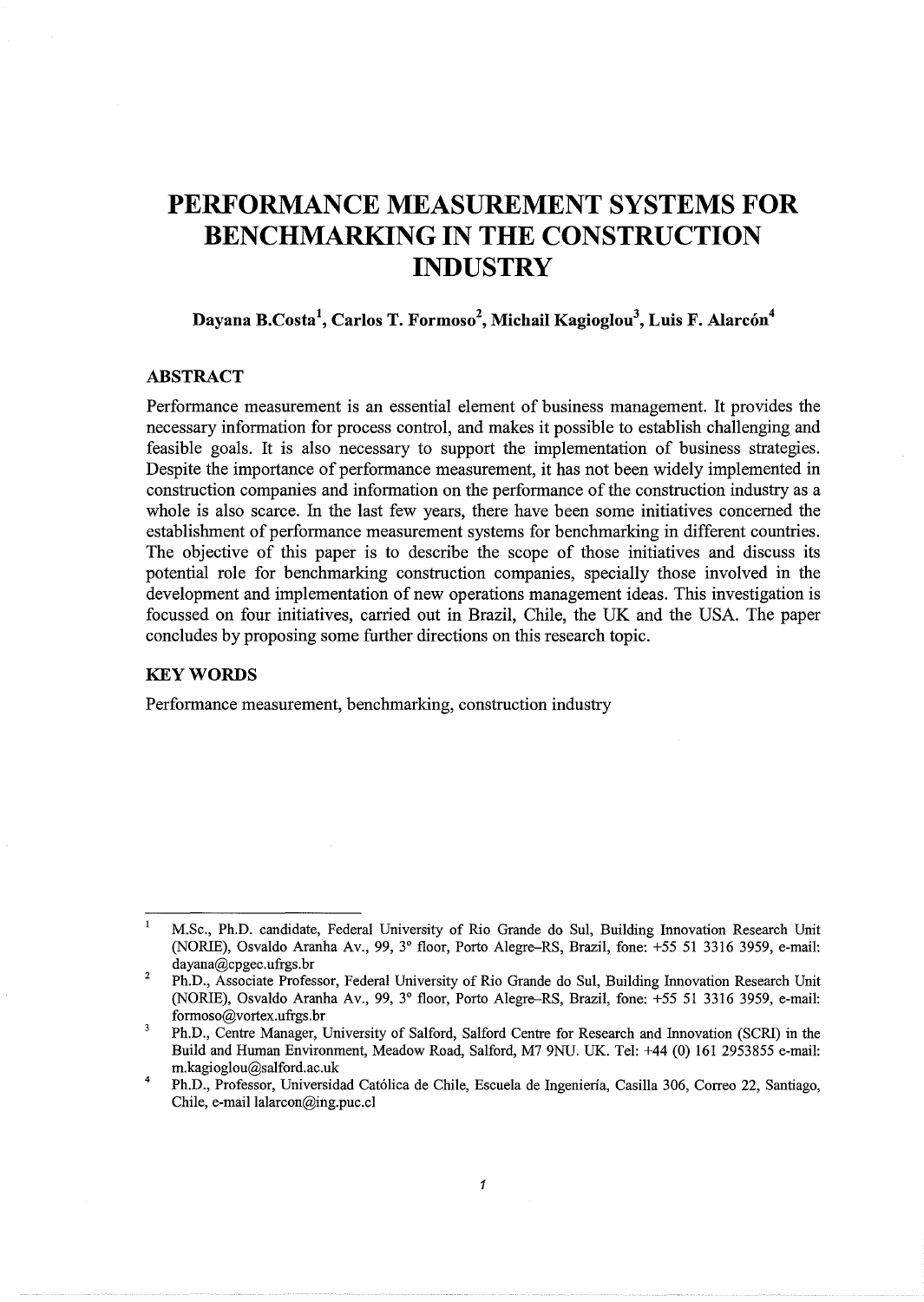### **INTRODUCTION**

Since the early eighties, the dissemination of the Total Quality Management (TQM) philosophy in Western countries has encouraged many companies to develop and implement performance measurement systems. In fact, some of the basic principles of TQM are strongly related to the use of measures, such as: provide feedback based on actual data, build continuous improvement into the process, and encourage participation of employees in the decisions making. This is why having an effective performance measurement system is a major requirement in the IS09001: 2000 standard and also in several quality awards.

The application of the Toyota Production System (or lean production) concepts and principles in several industries has also contributed to the widespread use of performance measurements. In the Toyota Production System, measurement systems are strongly related to decentralised control. Measures are intensively used in the learning process at the operational level, by helping the employees to see how they are performing, rather than simply to provide feedback data for the central control function. According to Maskell and Baggaley (2004), lean organizations should use simple and well-designed performance measurements to provide operational and financial control, to motivate people towards lean behaviours, to direct and initiate continuous improvement, and provide focus for decisionmaking and management direction.

However, the lack of performance measurement is a problem that affects the construction industry in general. This is related to the attitude and lack of training of managers to a great extent (Formoso and Lantelme, 2000). In fact, several companies measure and control a wide range of project variables, but only a few have performance measurement systems that provide key information for supporting decision-making (CDT, 2002).

Moreover, some companies have too many measures; most of them related to supporting rather than critical processes (Costa and Formoso, 2003). This tends to make it difficult for the company staff to understand what should be the priority and also to define the key indicators that should be used for comparisons to other companies (Schiemann and Lingle, 1999).

Performance measurement must shift from the traditional historical orientation, which looks only at the results and their main causes. Instead, the causes of the desired performance must be identified beforehand and then the measurement and control process that maintain these causes within prescribed limits can be designed (Maskell and Baggaley, 2004). This new focus is concerned with identifying goals and linking them to the critical factors required to achieve them.

Despite the importance of performance measurement, information on the performance of the construction industry as a whole is relatively scarce. For that reason, there have been some initiatives concerned with the establishment of performance measurement systems for benchmarking in different countries, such as Australia, Brazil (Formoso and Lantelme, 2000), Chile (CDT, 2002), Denmark (Byggeriets Evaluerings Center, 2002), the UK (KPI, 2001) and the USA (CII, 2000). Such initiatives typically aim to (a) offer some guidance for performance measurement, (b) provide some benchmarks that could be used by individual companies to establish their business goals and objectives, and (c) to identify best practices in the industry.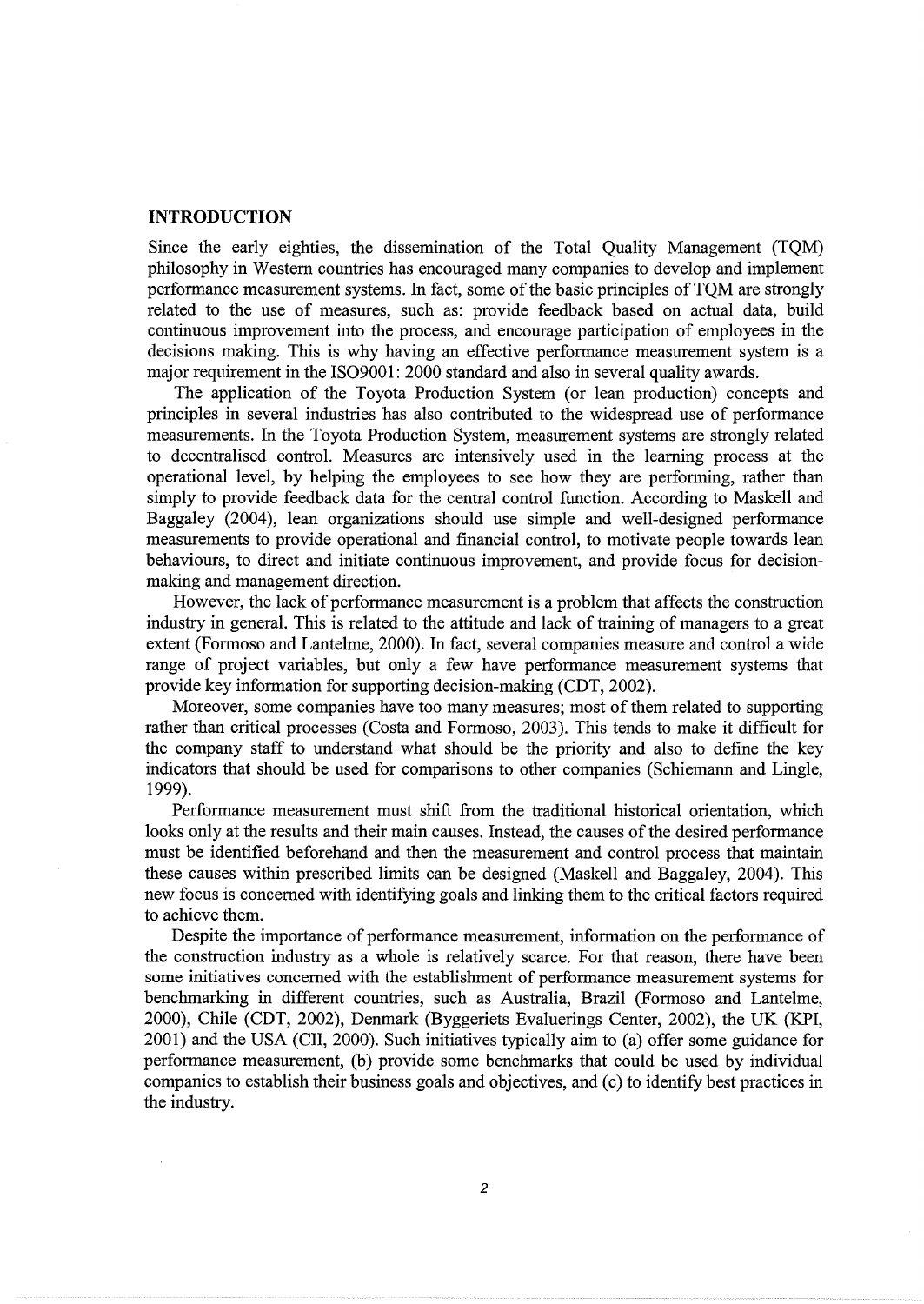Benchmarking is about comparing and measuring the organisation performance against other similar organisations in key business activities, and then using lessons learned from the best ones to introduce breakthrough improvements (KPI, 2001; Koskela, 1992). It provides a focus on the external environmental and may contribute to strengthen the use of factual information in developing plans. Besides, such approach is used to improve performance by understanding the methods and practices required to achieve higher performance levels (Camp, 1995). It can be use to the dissemination of new operations management ideas, such as lean production, in which companies can mutually share and discuss their practices and learn from each other.

The objective of this paper is to raise some key issues related to the use of performance measures for benchmarking in the construction industry and identify some key factors on the effective design and implementation of such performance measurement systems. This investigation is focussed on four initiatives: KPI - Key Performance Indicators from the UK; (b) National Benchmarking System for the Chilean Construction Industry; (c) Construction Industry Institute Benchmarking and Metrics form the United States of America; and (d) Performance Measurement System for Brazilian Construction Industry (SISIND). The information about these initiatives was obtained in their web sites, from published papers, and also from interviews carried with some of the people involved.

#### **KEY PERFORMANCE INDICATORS (KPI) IN THE UNITED KINGDOM**

The KPI Programme was launched by the UK Best Practice Programme in 1998. This programme is supported by the government, through national and regional offices. Recently the Constructing Excellence body was created, which is the amalgamation of Rethinking Construction and the Construction Best Practice Programme (CBPP).

The purpose of the KPI programme is to enable measurement of project and organisational performance throughout a large number of projects and hence provide indications about performance of the construction industry. This information can then be used for benchmarking purposes, and is assumed to be a key component of any organisation's move towards achieving best practice (KPI, 2001). The Programme has been conceived to monitor the performance of the industry with the use of simplistic and across the board indicators.

The first set of KPIs was produced in November 2000. The second set was completed in 2002, based upon projects completed in 2001, and the current set of KPI is based upon projects completed in 2002 (KPI, 2003). The design of the first set of KPI was the result of an initiative involving extensive reviews by a panel of experts and the publication of a report. This is the current set of performance measures: (a) client satisfaction-product; (b) client satisfaction-service; (c) construction cost; (d) construction time; (e) defects; (f) predictability $cost$ ; (g) predictability-time; (h) profitability; (i) productivity; and (j) safety.

This set of indicators was classified as headline indicators, since it provides a measure of the overall state of health of the projects that a firm delivers or help to deliver. There are also secondary indicators, which are classified into the following categories: (a) operational indicators, which bear on specific aspects of a firm's activities and should enable management to identify and focus on specific areas for improvement; and (b) diagnostic indicators, which provide information on why certain changes may have occurred in the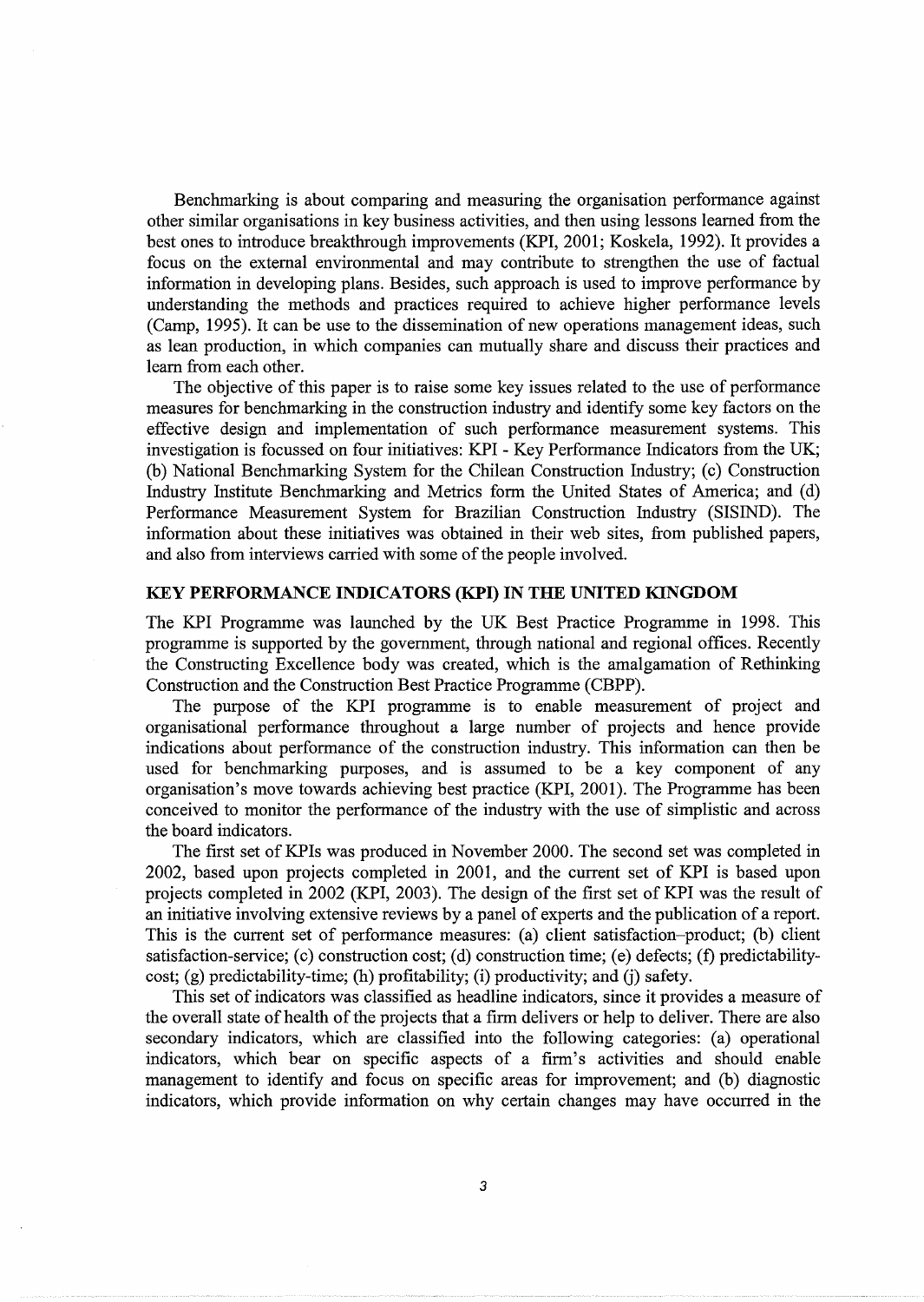headline or operational indicators and are useful in analysing areas for improvement in more detail (KPI, 2001). For the implementation of the KPIs, companies receive a support handbook and guidance for measurement and access to an online software. The companies are responsible for collecting data and introducing them in the database. They are also responsible for updating the project data. This software supports the analysis of the project performance in relation to the benchmarks.

The companies involved can also access reports and wall charts (ali-in-one illustration of current KPI performance levels), which contain graphs of performance (ranking curve and radar chart) for 10 key issues for construction such as client satisfaction, cost and time. The wall charts show the benchmark scores and allow an organisation's score to be benchmarked against a large sample across industry. The set of KPis is annually updated by the Construction Best Practice Programme (Constructing Excellence, 2004). A few hundred companies have been participating in this programme, on a voluntary basis for demonstrations projects. The companies present their projects, which are reviewed by a panel of experts. Two main reasons have encouraged these companies to enter the KPI programme: marketing of the company and the opportunity to improve their performance.

The companies involved can participate in the KPI Benchmarking club and they can have access to all main Benchmarking initiatives, clubs and organisations that provide services to the construction industry (Constructing Excellence, 2004). The focus of the Benchmarking club is the exchange of benchmarking practices. Despite the initiatives of the KPI Programme in promoting the comparison between companies, a fairly limited number of companies are really involved to the benchmarking programme. Kagioglou et al. (2001) raise some main problems identified in KPI:

- The KPIs are specific to projects and offer very little indication as to the performance of the organisations themselves from a business point of view, apart perhaps from the customer perspective;
- It is important not only to use the "right measures" to measure the "right things", but also to show the relationships between the different measures from a holistic viewpoint, since this is a way of identifying potential mechanisms for improvements. For this reason, one of the improvement opportunities of KPI is to link the metrics together and make sense of the outcomes in terms of the business drivers and what they mean in terms of the industry structure and future directions;
- Another area that is generally poorly covered in the construction industry is the performance of the suppliers in projects. None of the measures mentioned in the KPI could identify the performance of suppliers in a project environment; and
- In general, the main difficulties in the whole process of the KPI programme are concerned with the availability of data and their validity.

According to Beatham et al. (2004), the most significant problem with the KPis (in their current format) was that they do not offer the opportunity to change. They are designed to be used as post-result lagging KPis. This kind of indicator is used only as historic review. By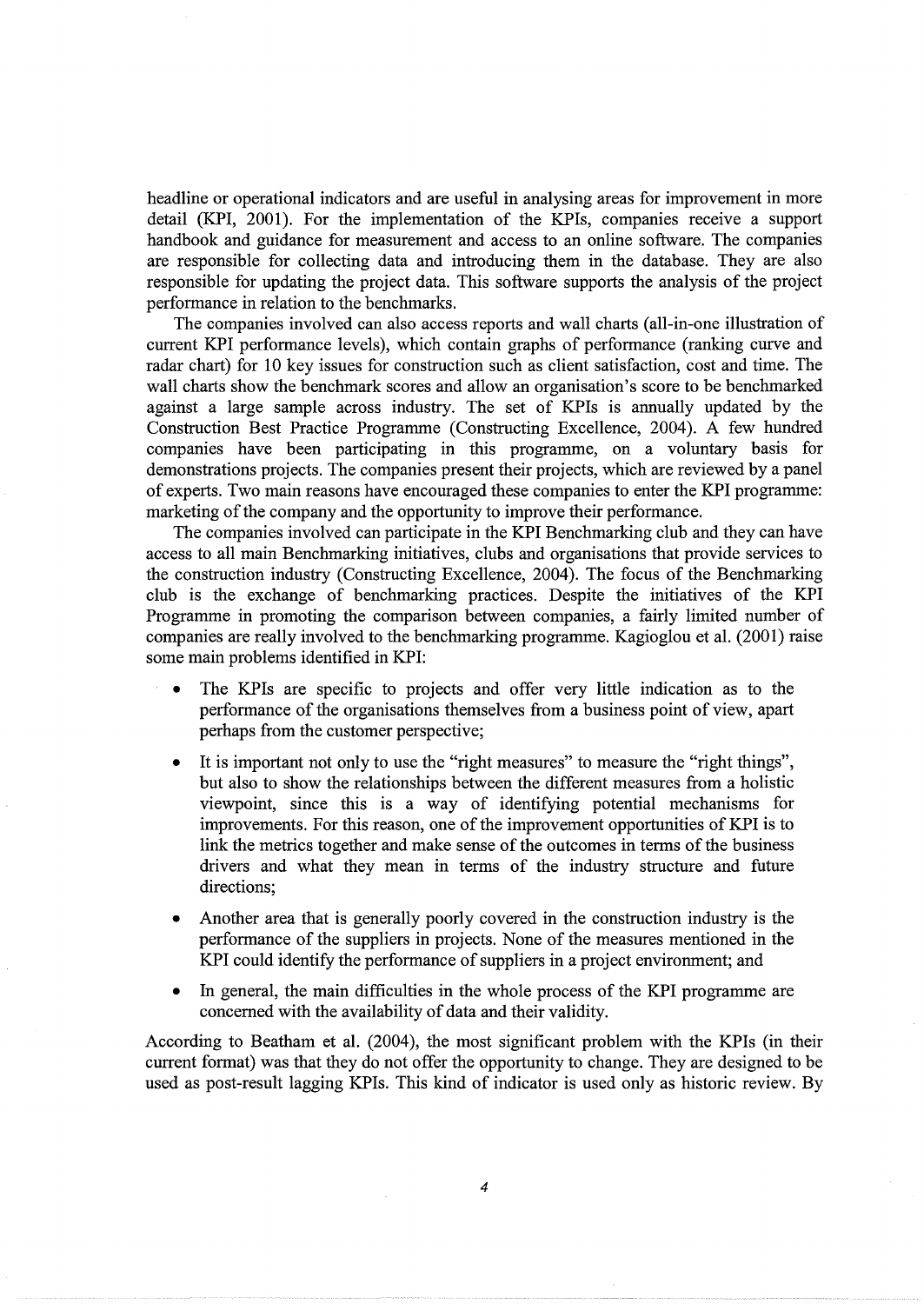contrast, leading measures do offer the opportunity to change. They are measures of performance that can be used to predict the future performance of the activity being measured. Those authors recommend the use of leading measures aiming to give an early warning, identify a potential problem and highlight the need for further investigation.

Furthermore, there are some concerns with regard to the methods used for identifying, measuring and presenting performance measures by companies. Companies themselves devise the measures, which may come together to determine the value of a particular indicator. Hence, different measures can potentially be used to determine the value of an indicator. The usefulness of benchmarking those values across the industry can then be questioned. Another concern with the method of collection is the subjective nature of measurement that many times bears no scientific relevance both in terms of analysis and validity. The above exemplify the need to introduce standard measures that are the same across similar companies. This similarity will depend on most cases on the nature of the companies and the nature of the projects undertaken i.e. providing the context of the measurement environment. Alternatively, generic measures that are independent of the project and company context need to be established.

# **NATIONAL BENCHMARKING SYSTEM FOR THE CHILEAN CONSTRUCTION INDUSTRY**

The National Benchmarking System was developed by the Corporation for Technical Development (CDT) of the Chilean Chamber of Construction, with the support of the Program for Excellence in Production Management of Pontificia Universidad Catolica de Chile (GEPUC). This project started in 2001. By comparing key performance indicators, the CDT hopes to identify best practices and generate short-term improvement opportunities for participating companies (CDT, 2002).

The selection of performance indicators was based on previous studies that included an extensive literature review and empirical research (Alarcón and Serpell, 1996; Grillo, 1997). Initially, there were over 30 performance indicators that were analysed in several meetings with company representatives. The indicators were later prioritised by the participants in a seminar with the purpose of reducing the number of indicators, based on the experience and needs of the companies. The objectives of this set of indicators were to promote continuous improvement and benchmarking between companies (Alarcon et al., 2001). This is the current set of indicators used: (a) deviation of cost by project; (b) deviation of construction due date; (c) change in amount contracted; (d) accident rate; (e) risk rate; (f) efficiency of direct labour; (g) productivity performance; (h) rate of subcontracting; (i) client cost complaints; (j) urgent orders; (k) planning effectiveness.

In the first phase of the project, the construction companies adopted a set of indicators that were fairly easy to measure, using existing control systems in the organisations (Alarcon, 2001). For the implementation of these indicators, the companies involved received a support guidebook and had access to an information system, which had specific tools that enable comparisons to be performed (CDT, 2002). The National Benchmarking System use quantitative and qualitative tools for data analysis, such as: (a) mean; (b) ranking curves; (c) radar graph and (d) tables displaying companies result. Also, a correlation analysis is carried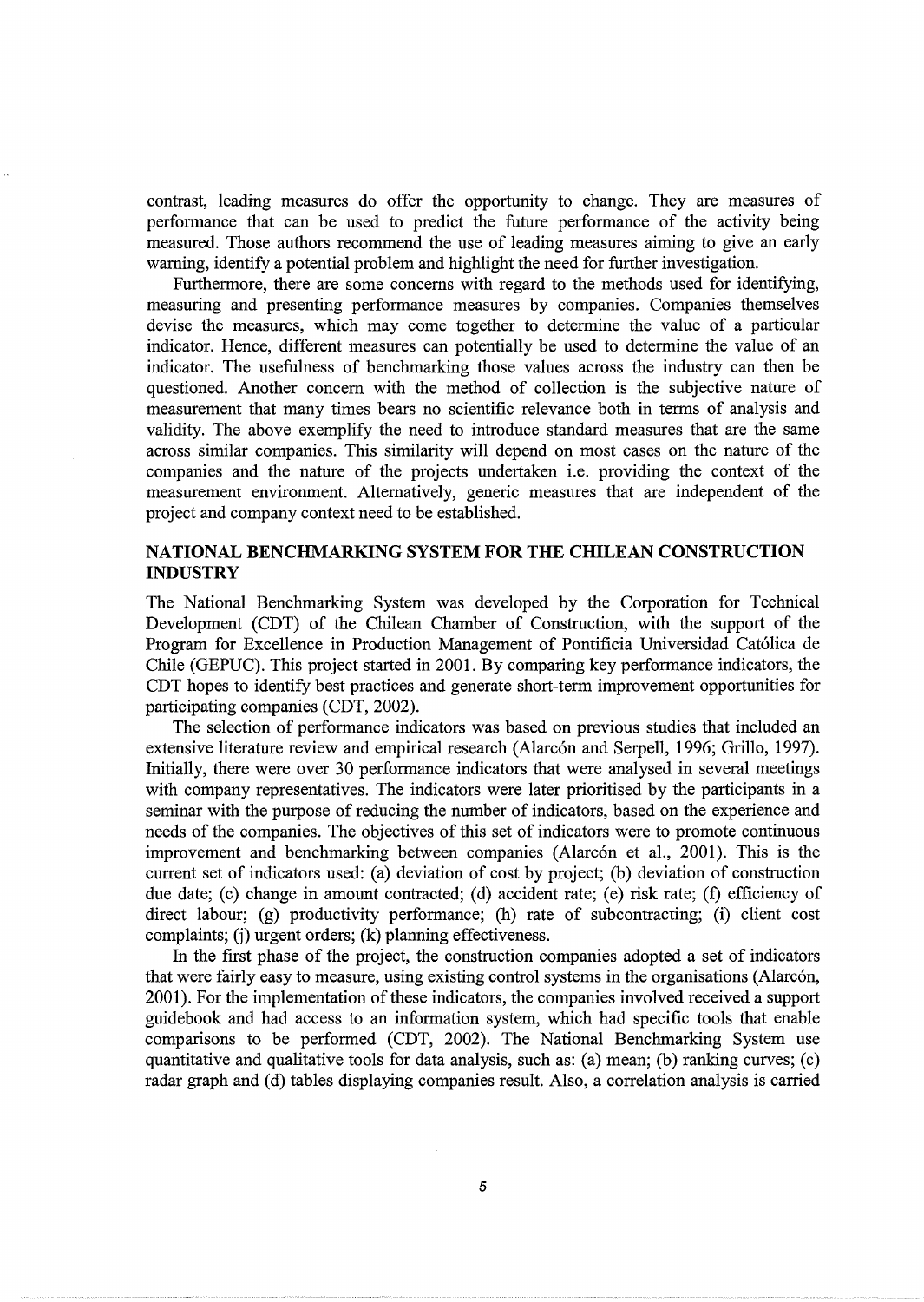out on the data using Pearson's correlation, factor analysis and multivariate linear regressions (CDT, 2002; Ramirez et al, 2004).

The set of indicators is concerned with five sub-sectors of the Construction Industry: (a) high-rise building; (b) low-rise building; (c) civil works; (d) heavy industrial construction; (e) light industrial construction. For each sub sector, four main indicators were collected and analysed.

A complementary management evaluation system whose objective is to provide a continuous improvement tool for construction companies through a benchmarking of management practices has been recently developed (Ramirez et al 2004). The outlined system seeks to support the National Benchmarking System by incorporating qualitative management aspects in addition to performance indicators. The management evaluation system aims to compare management practices, identify relationships between performance data and determine industry trends. It can be applied independently of the presence of "hard" performance data, increasing the feasibility of applying the system periodically as part of a continuous improvement program. In addition, the system also helps to determine how employees perceive their work environment and how well informed they are concerning company initiatives.

By 2001, the National Benchmarking System of Chile had in its data base 120 projects provided by 22 Chilean companies. These companies are members of the Chilean Chamber of Construction and they committed themselves to keep using the performance measurement system until the end of the project (CDT, 2002). According to Alarcón et al. (2001), these were the main difficulties in the implementation of the set of indicators:

- The indicators were not easy to measure for all of the companies involved. For example, not all of the companies had quality management systems that would enable them to measure the extent of re-work;
- The essence in the approach is to create a measurement culture within the organisation that will facilitate future implementation. Most of companies had difficulties in introducing performance measurement and in involving their work force in this initiative (Alarcón et al., 2001). For this reason, Alarcón et al. (2001) suggest that the implementation should start with few performance indicators that are easy to measure and focus afterwards in the critical processes.

According to the research team, the main difficulties in the implementation of the system were: (a) the lack of corporate commitment to benchmark at the company level; (b) poor standardisation of measures; (c) lack of continuity of measurement; and (d) inexistence of a regular and committed project team in many companies.

#### **CONSTRUCTION INDUSTRY INSTITUTE BENCHMARKING AND METRICS**

The CII Benchmarking and Metrics Programme started in 1993 (CII, 2000). It aims to provide performance norms to the industry, quantify the use and value of best practices, and to help focussing CII research and implementation efforts. A committee of industry representatives working with the CII staff has developed its policy and is in charge of overseeing the execution of the program. This committee has defined critical performance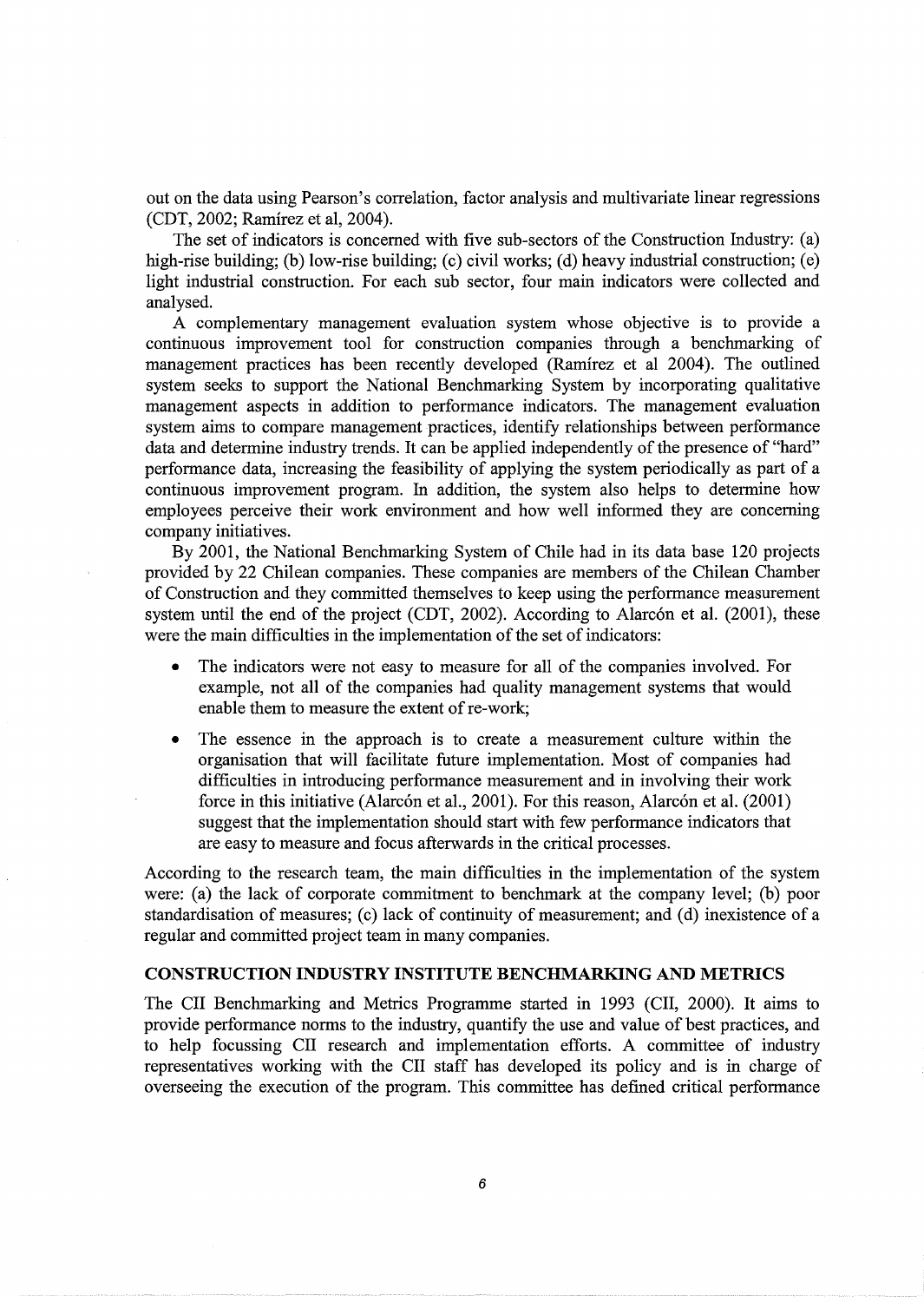measures that can be used in practice and developed a strategic approach to CII's collection, analysis, and dissemination of industry data. The Benchmarking and Metrics Committee meets on a regular basis for continuous development and improvement of the program (Construction Industry Institute, 2003).

The first data collection of CII Benchmarking and Metrics was in 1996 and the current set of indicators was established in the fifth review, in 2000 (CII, 2000). These are:

- Cost: project cost growth; project budget factor (contractor data only), phase cost factor (owner data only) and phase cost growth (owner data only);
- Schedule: project schedule growth, project schedule factor (contractor data only), phase duration factor (owner data only), total project duration and construction phase duration;
- Safety: recordable incident rate (RIR) and lost workday case incident rate (LWCIR);
- Changes: change cost factor;
- Rework: total field rework factor.

The CII Benchmarking and Metrics program collects the project data as an ongoing process through its website. The web site has an easy-to-use interface and is designed to collect data over the life of a project (Construction Industry Institute, 2003).

Participants receive real-time evaluation on their projects' performance using the webbased Progress Key Report. In this software, the projects can be immediately compared to the database and the reports show metrics score, performance quartiles, and graphic comparisons of individual project performance to the database (Construction Industry Institute, 2003).

Besides the web site and guides to support the implementation of the system, this program provides annual training the Benchmarking and Metrics Programme company members. aiming to improve the reliability of the benchmarking process (Construction Industry Institute, 2003). The system is also used to analyse the impact of CII Best Practices on projects, but there is limited analysis or correlations with more specific management practices that may lead to learn about the principles that lead to improved project performance.

In January 2003 CII's benchmarking database had over 1100 projects from more than 70 CII owner and contractor companies, 11 ECI (European Construction Institute) companies and 4 BMPPs (Benchmarking Participants). This represents \$55 billion in total construction cost. The projects are from the heavy industrial, building, light industrial, and infrastructure industry groups, with the majority representing heavy industry (Construction Industry Institute, 2003).

According to the CII Benchmarking and Metrics staff, each company nominate its "Benchmarking Associate" who has a leading role of in-house training and validation of project data before submission to CII. Each project manager can fill out the questionnaire based upon his or her best knowledge. Senior management should also decide to commit and support benchmarking activities throughout the company.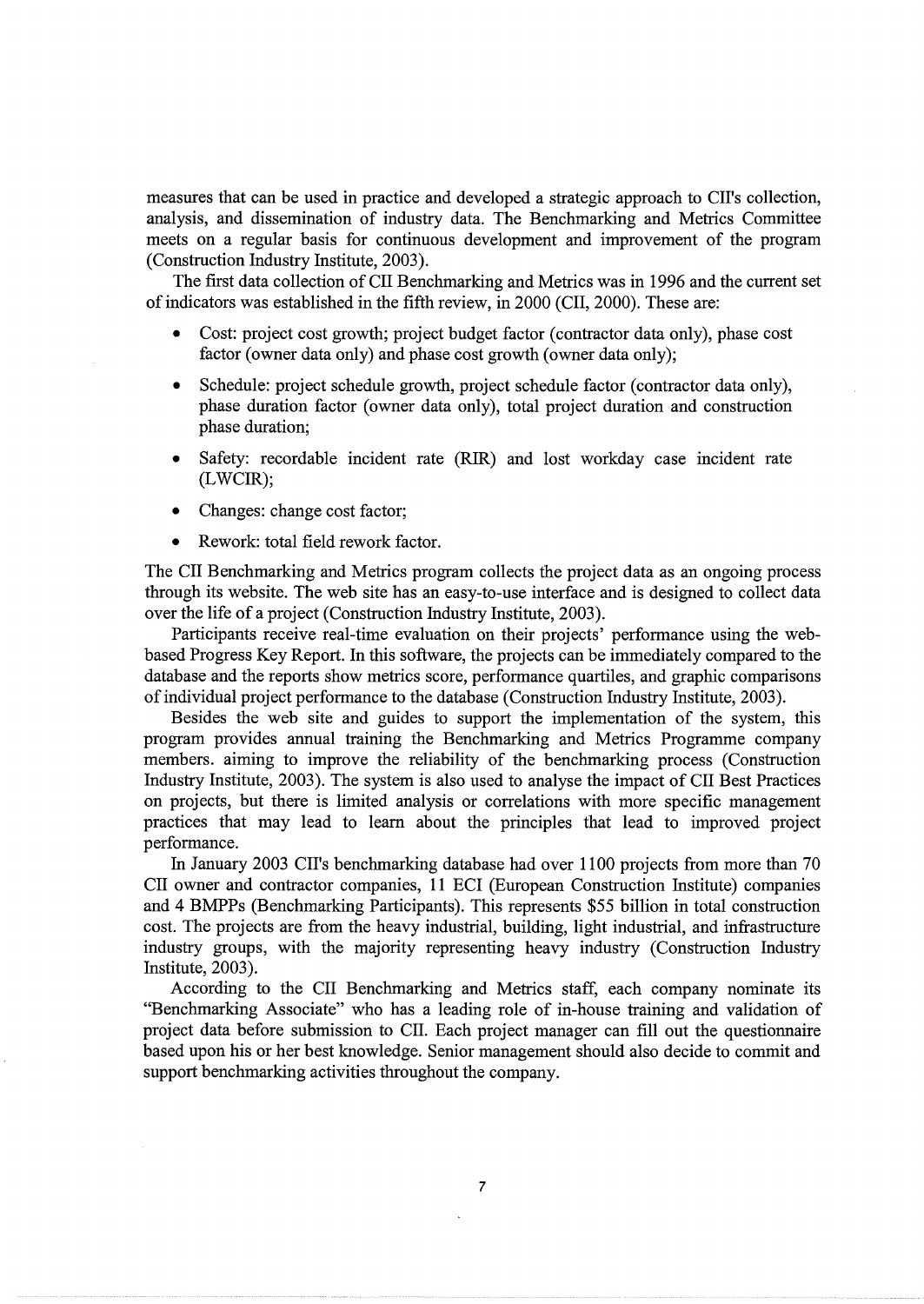In addition, the main difficulties identified in the CII Benchmarking  $\&$  Metrics is getting corporate commitment to benchmark at the company level and to implement a company wide improvement process based upon the findings from the benchmarking program. They also have found that companies have been using the benchmarking to varying success, and mostly it depends on their commitment for improvement at the executive level by use of benchmarking.

# **PERFORMANCE MEASUREMENT SYSTEM FOR THE BRAZILIAN CONSTRUCTION INDUSTRY (SISIND)**

The SISIND Project was established in 1993, involving the Building Innovation Research Unit (NORIE) of the Federal University of Rio Grande do Sui (UFRGS), the Association of Building Contractors of the State of Rio Grande do Sui (SINDUSCON/RS) and the Agency for the Support of Micro and Small Businesses (SEBRAE/RS). The aim of this project was to disseminate performance measurement concepts, principles and practices in the construction industry, by devising a performance measurement system for the sector, named SISIND (System of Quality and Productivity Indicators for the Construction Industry). The SISIND Project has been focused on small sized construction firms, since they correspond to a very large percentage of the industry in Brazil both in terms of the number of companies and output.

Since then, several initiatives have been established involving academic institutions, research funding agencies, industrial bodies and the Federal Government. The most recent initiative is the SISIND-NET project, which involves the conception and implementation of a performance measurement system for benchmarking for the Brazilian Construction Industry through (a) the development of a web-site for disseminating and collecting data; (b) the development a web based tutorial that can be used for training; and (c) the promotion of workshops and training courses in different places in Brazil, aiming to disseminate and implement the set of measures.

The SISIND project initially devised a set of 35 performance indicators for the residential and commercial building segment of the industry, which can be used as a starting point for establishing sets of measures for specific companies. For the benchmarking initiative, ten indicators have been jointly chosen by the research team and industry representatives. This is the set of measures that will be used as a starting point for devising the benchmarking system: (a) cost deviation; (b) time deviation; (c) non-conformity index for critical processes; (d) PPC (percentage of plan completed); (e) supplier performance; (f) degree of user satisfaction (product); (g) sales time; (h) ratio between the number of accidents and total man-hour input; (i) construction site best practice index; and (j) degree of internal client (workers) satisfaction.

The following activities were carried out in the SISIND project: (a) production of a publication describing the set of indicators; (a) dissemination of the project through presentations in seminars; (c) production of five reports based on the data collected by partner companies; and (d) development of research studies related to the definition and use of new measures for a number of key processes. Since the launching of SISIND, several construction firms have joined the project and participated in training courses aimed at enabling managers to implement the proposed measures in their organisations. A database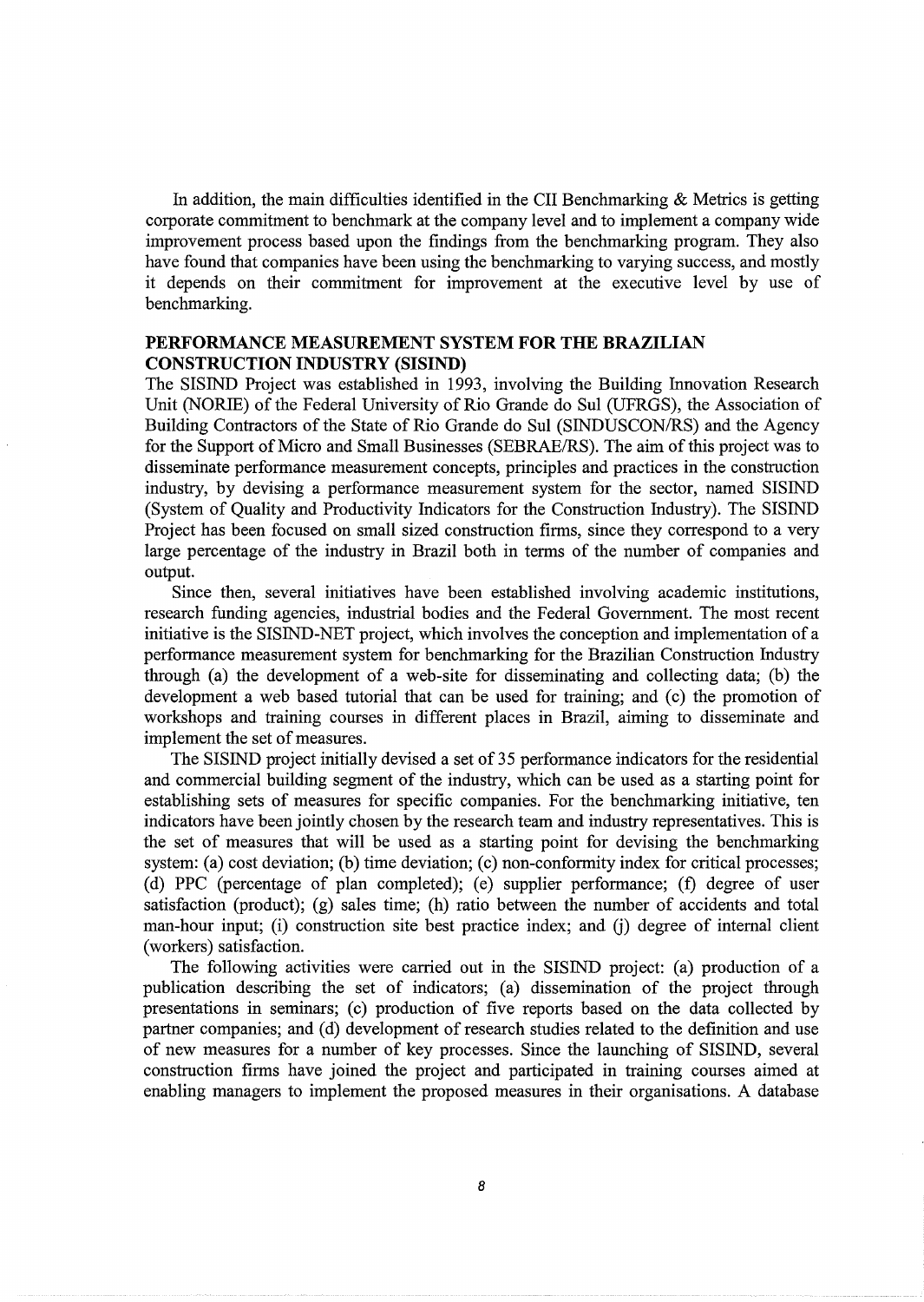including data of approximately 80 companies and 200 projects has been created (Lantelme and Formoso, 2000). In spite of the interest and motivation showed by the construction companies involved in the project, only a relatively small number of them have been able to apply performance measurement in a continuous basis. In most of them, managers have pointed out the lack of people and time to do the job as the main causes for not implementing measures (Lantelme, 1994). According Formoso and Lantelme (2000), the main problems identified in the SISIND Project were:

- The lack of human resource argued by company managers is related to the fact that performance measurement is not properly integrated in process control at the operational levels;
- Companies tend to collect some indicators that are not related to critical processes only because those are easy to collect;
- Most firms do not have clearly stated objectives or strategies, and, for that reason, they are not able to establish their priorities in terms of improvement actions to be carried out;
- The measures that demand the investigation of root causes, such as "number of complaints from users in relation to the total number of units delivered", are relatively complex to implement, since they require both quantitative and qualitative data to be processed, and the effort of several people working as a team;
- The lack of training was also identified as an important barrier for the implementation of performance measurement system.

A more recent study (Costa and Formoso, 2003) identified other problems related to the lack of effectiveness of performance measurement systems in construction companies: (a) lack of definition of the team responsible for data collection, processing and analysis; (b) little use of measures in strategic decision making; (c) little use of measures for benchmarking; (d) centralisation of data collection, processing and analysis; (e) lack of cost-effectiveness analysis of measures; and (f) ineffective communication and dissemination of results.

# **POTENTIAL ROLE FOR BENCHMARKING IN CONSTRUCTION**

The main interest of the construction companies that get involved in benchmarking initiatives is to compare their performance to other companies, especially from the same market segment. However, it was observed in the four initiatives of PMS for benchmarking that many companies find difficult to become involved in such initiatives on a permanent basis.

Holloway et al. (1997) pointed out some common difficulties in carrying out benchmarking: (a) the lack of suitable partners for comparing information; (b) resource constraints, including time, money and expertise; (b) lack of data access transparency; (c) staff resistance; and (e) confidentiality of data. These difficulties were observed in the four initiatives.

The lack of resources is particularly critical in small sized construction companies. According to Hudson et al. (2001), a strategic performance measurement development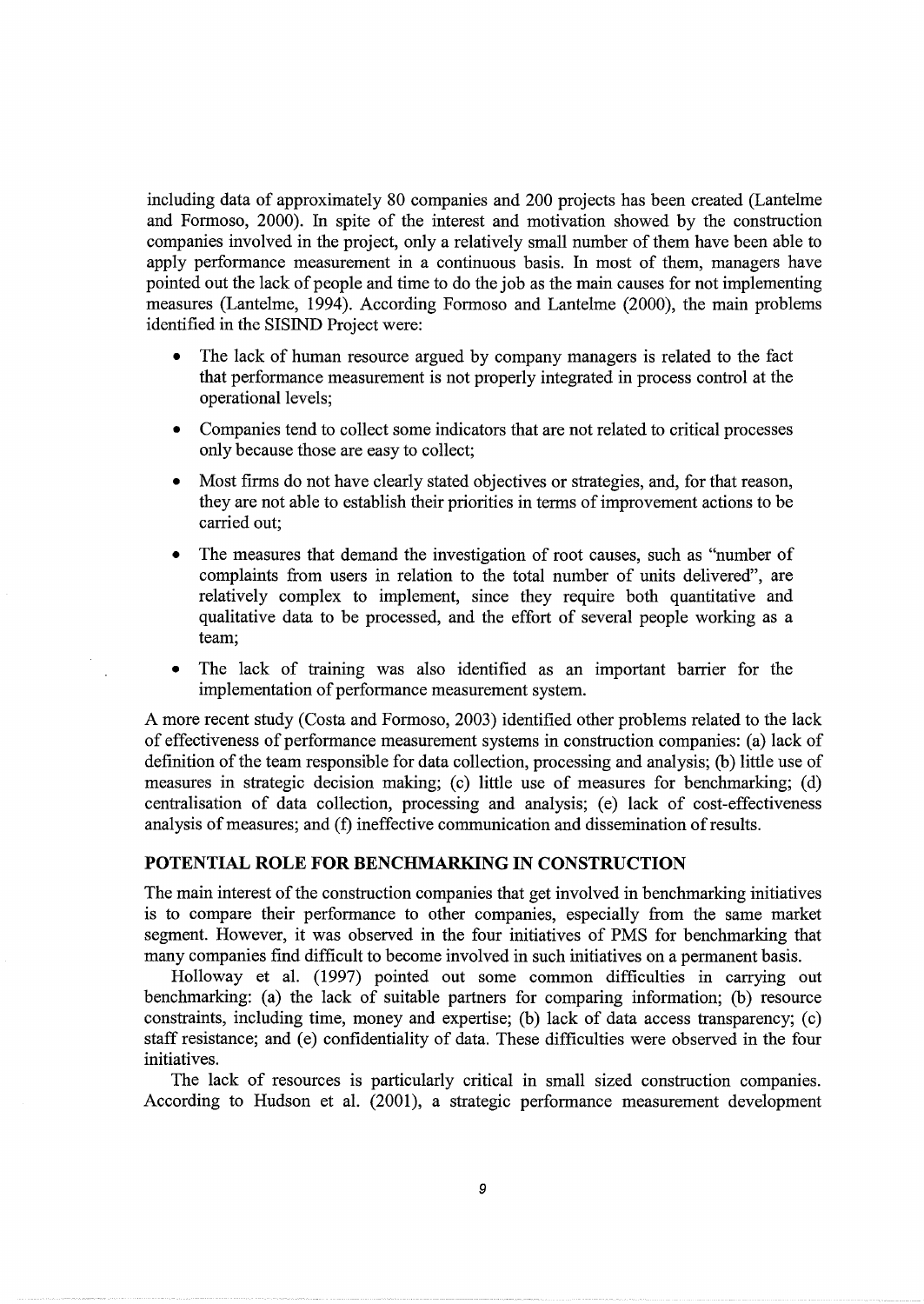process for small and medium companies must be very resource effective and produce notable short-term, as well as long term benefits, to help maintaining the momentum and enthusiasm of the development team. In addition, it must be dynamic and flexible enough to accommodate strategic changes, which tend to be frequent in companies that have emerging strategies. For those authors, in practical terms, this means that the process should be iterative, in order to maintain the strategic relevance of performance measurement.

Due to the difficulties and problems raised above, construction companies should design their own performance measurement, according to their strategy and capabilities, inserting some benchmarking measures in their measurement system.

Such companies should see benchmarking as a source of new ideas, or route to improvement based on observed best practices. Therefore, the information provided by benchmarking initiatives should enable a better understanding of the workings of business (their own or their competitors'), which could lead to improvement actions, instead of only being used for data comparison. This is an interesting way to share good practices concerning lean construction, for instance.

Based on the experiences of benchmarking initiatives in UK, Chile and USA, it is important to emphasise some key issues for the design and implementation of benchmarking performance measurement systems for the construction industry. First, the set of measures for benchmarking should be simple and well designed in order to support improvement initiatives. The set of measures must give a holistic, company-wide view including a mixture of leading and lagging indicators (Beatham et al., 2004). The KPI and CDT programmes mostly involve lagging measures, based on outcomes. Such measures are important for accessing the success of strategies, but do not support improvement opportunities during the period for which the measure has been taken (Beatham et al., 2004). By contrast, the design of en benchmarking system includes a set of performance measures that can be used during the whole life of the project.

The procedures for data collection should be also simple, aiming to facilitate the creation of the database and to make it simple to evaluate the project performance in relation to other projects in real-time. Three of the initiatives (KPI, CDT and CII) offer an online tool for the collection and evaluation of the benchmarking measures. For this reason, it is useful to design an interactive online tool, which allows the user to access an assortment of documents and provides feedback. Beatham et al. (2004) suggest that the online tool must also be used throughout the life of a project, aiming to offer to the companies the opportunity to analyse the results and to promote improvements. Another key issue of the implementation of the online benchmarking process is data security. Finally, the benchmarking system must be fully understood by all people involved. Therefore, it is also important to promote training courses for the companies involved, including the communication of results, analysis of the evolution of the set of indicators, and the exchange of practices between practitioners, such as the ones promoted by the KPI and CII initiatives

#### **FUTURE DIRECTIONS**

The description and analysis of the various performance measurement systems used across the countries presented in this paper provides an interesting and insightful dimension in determining future directions in this area. These directions aim to raise the main problems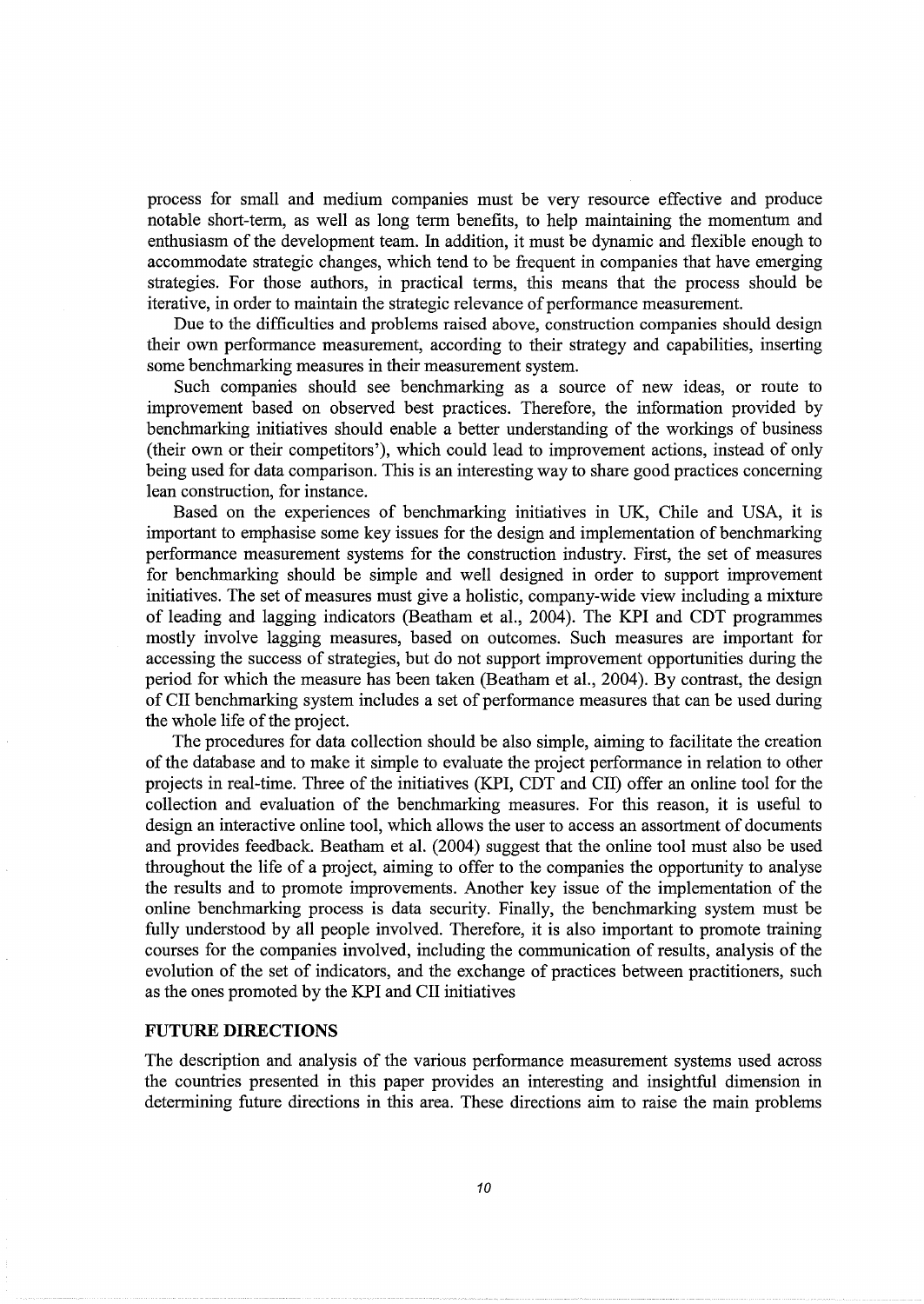and limitations of the existing systems and to indicate relevant studies opportunities concerning performance measurement for benchmarking and the link with lean concepts.

(a) Understanding the differences between the different approaches used by different countries, enabling international benchmarking: this area can look at the local reasons why different approaches are used in different regions to measure what is essentially a common goal - the measurement of the construction sector. This should enable the identification of generic (i.e. applicable across countries) measures that can form the basis of international benchmarking. This direction can promote the exchange of lean practices among companies, which can lead to the development and learning of new operations management ideas in the construction sector.

(b) Establishing a classification of performance measures: clear distinctions should be made for measures that relate to the process of construction, the performance of the organisation, the translation of the client or end-user needs to product specifications, the performance of the facility etc. A useful approach will be to consider the product development process as a starting framework but which extents to the whole life issues as well. This is a particularly emerging area as data from projects in the last 5-7 years can be revisited and examinations could be performed as to the degree that a facility still satisfies the needs of its original conception. Useful lessons can be learned through this, in particular if this is extended to the organisational level  $-$  rates of improvement or otherwise might be observed.

(c) Developing frameworks that migrate performance measurement to performance management systems: this is the arena where relationships between performance measures can be examined and used to improve overall performance of projects and organisations rather than of measures. It is necessary to go one-step further in understanding project performance factors. New and improved frameworks are needed that consider cause and effect relationships on actions taken at the operational and strategic levels. Performance modeling (Alarcón and Serpell 1996) using benchmarking data can be a way of making progress in that direction, but it is probably necessary to review many of the existing indicators used in performance measurement systems in order to match them to the level required to develop models that can explain the mechanisms that affect project performance. Only if these mechanisms are fully understood it will be possible to fully explore the potential of benchmarking systems. Dynamic simulation of such models can be used to perform what-if analysis.

(d) Developing collaborative learning processes: further investigation on collaborative initiatives, in which companies can mutually share their benchmarking experience and learn from each other. Recent experiences in benchmarking clubs around the world have demonstrated the benefits of this win-win approach that helps companies to accelerate the improvement process. Such initiatives should be fully described and critically analysed.

(e) Devising new measures: new performance measures that can better explain the performance of production systems in the new operations management paradigm are necessary. For instance, measures on how much uncertainty and variability in the project processes exist are probably necessary to understand the dynamic of the production system. PPC measures are an example of such type of performance measures that can be related to project performance. Moreover, qualitative measures of organizational and cultural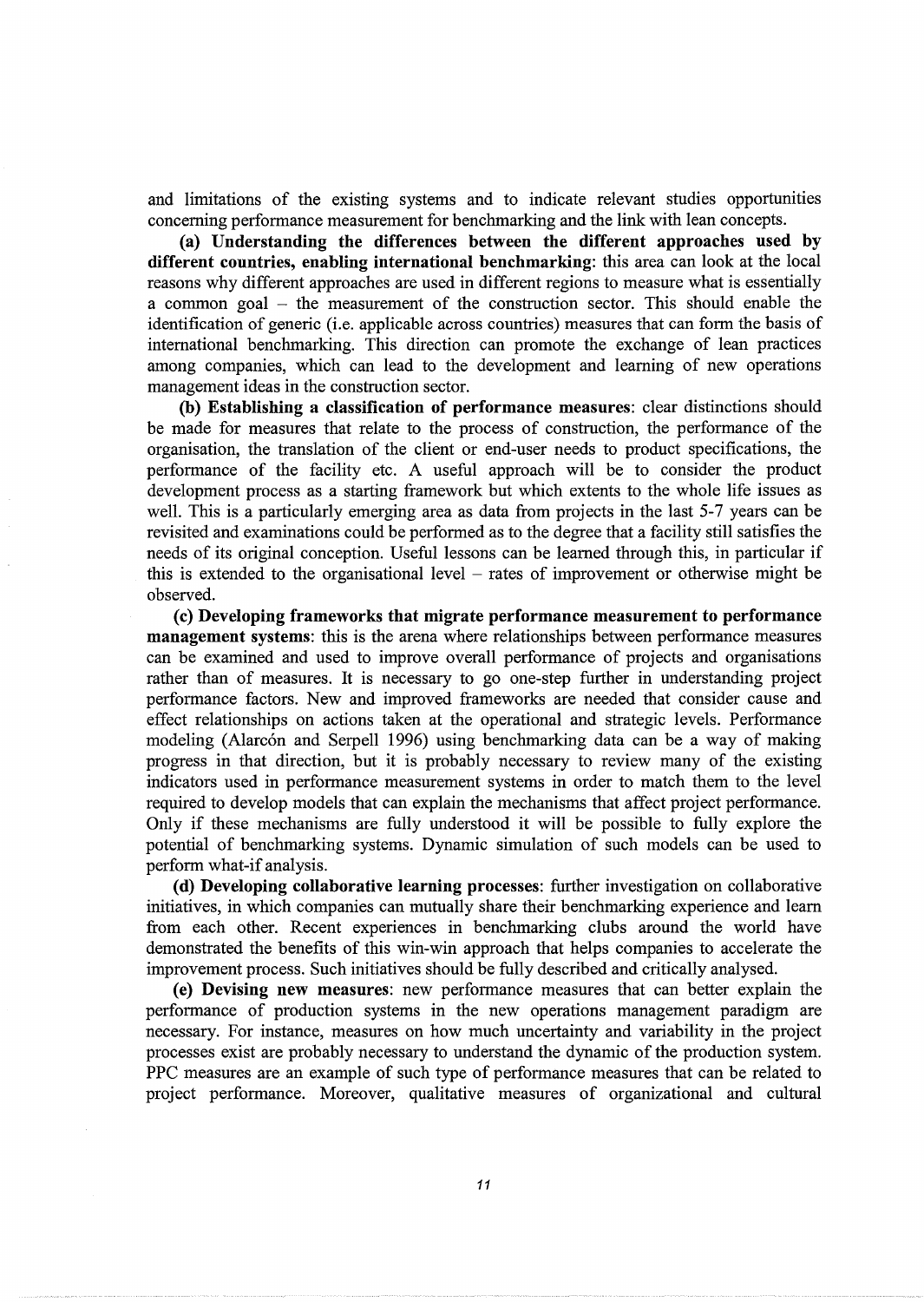characteristics of companies and projects are also needed to have a more comprehensive picture of the different aspects that explain project performance.

**(f) Developing a theoretical framework for performance management.** This can be achieved at two levels. Firstly, extensive reviews of literature in general management and social disciplines, and secondly through good practice implementations. For instance, large amounts of data can be used to perform data mining analyses that could identify critical success factors (CSFs). These might tum out to be quite different to the ones currently perceived. For example, relationships between safety and and lean production systems could be investigated. The establishment of a theoretical framework for performance management can be used for assessing existing performance measurement systems.

#### **REFERENCES**

- Alarcón, L. F. and Serpell, A. (1996). "Performance Measuring, Benchmarking and Modeling of Project Performance". 5th International Conference of the International Group for Lean Construction, The University of Birmingham, UK.
- Alarcón, L.F. et al. (2001). "Learning from collaborative benchmarking in the construction industry", 9th International Conference of the International Group for Lean Construction, National University of the Singapore. Singapura, p.407-415.
- Beatham, S.; Anumba, C.; Thorpe, T.; Hedges, I. (2004) "KPis: a critical appraisal of their use in construction". Benchmarking: An International Journal, v. 11, n. 1, p. 93-117.
- Camp, R.C (1995) Business process benchmarking: finding and implementing best practices. Wisconsin: ASQC Quality Press.
- Construction Excellence. (2004). Available in: www.constructingexcellence.org.uk. Access in: March 16th 2004.
- Construction Industry Institute (2000). CII Benchmarking & Metrics Data Report 2000, CII, Texas, EUA.
- Construction Industry Institute. (2003) Institutional site. Available in: www.ciibenchmarking.org. [Accessed 03/16/2004].
- Corporacion de Dearrollo Tecnologico (2002). National benchmarking system for the construction industry. Report. 1 ed. CDT, Santiago, Chile (in Spanish).
- Costa, D.B and Formoso, C. T. (2003). "Guidelines for conception, implementation and use of performance measurement system in construction companies" 11th International Conference of the International Group for Lean Construction, Virginia Tech, Blacksburg, Virginia, USA.
- Formoso, C. T.; Lantelme, E.M.V. (2000). "A performance measurement system for construction companies in Brazil". International Project Management Journal, Finland, v. 6, n. 3, p. 54-60.
- Grillo, A. (1997). Methodology for the Measurement, Evaluation, and Analysis of Performance Indicators in Construction Projects. M.Sc thesis, Universidad Catolica de Chile, Santiago, Chile (in Spanish).
- Holloway, J.A., Hinton, C.M., Mayle, D.T. and Francis, G.A.J. (1997) "Why benchmark? Understanding the processes of best practice benchmarking", Proceedings of Business Track, British Academy of Management Conference, London, pp. 271-291.